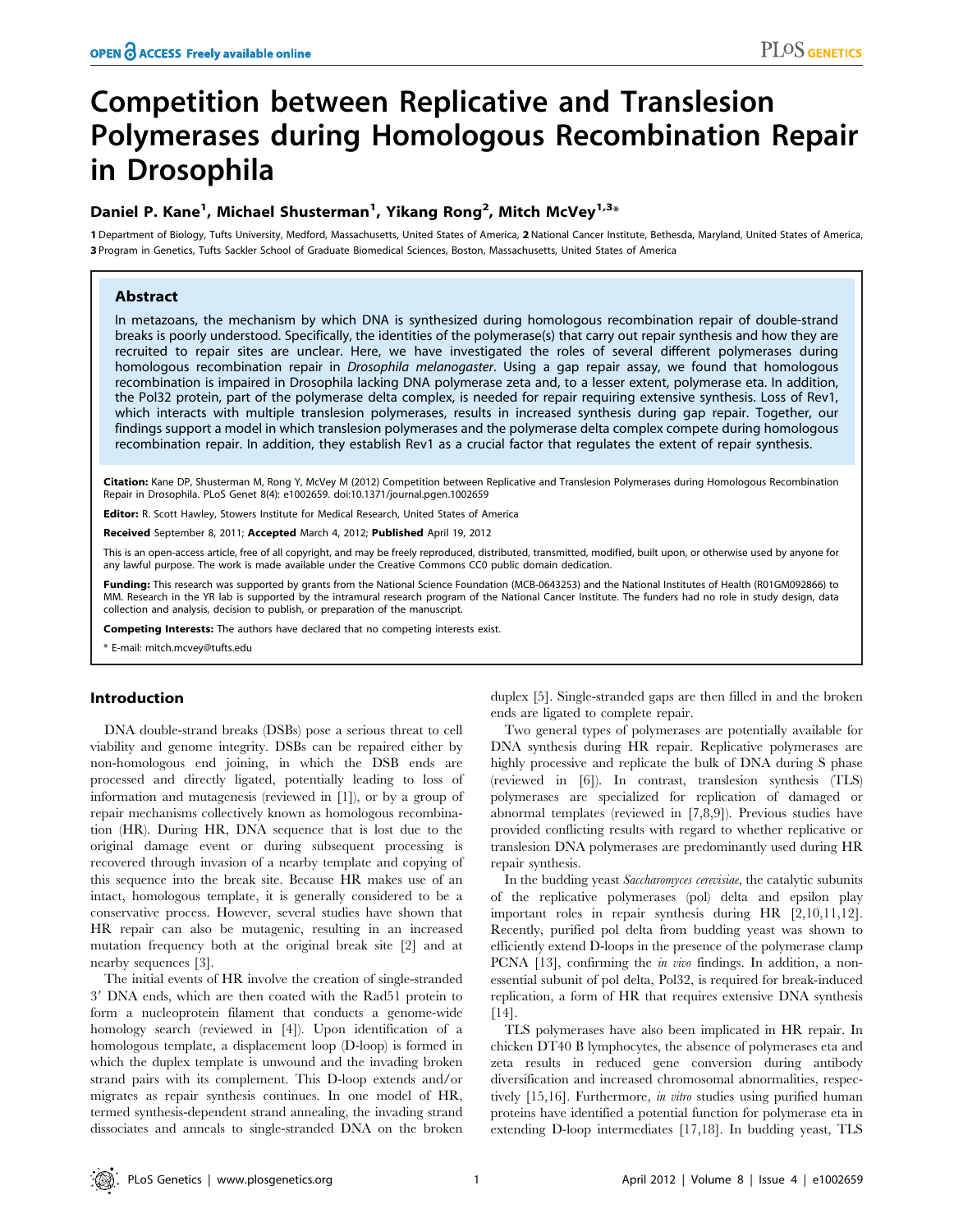## Author Summary

DNA polymerases are required during both DNA replication and various types of DNA repair. DNA double-strand breaks are frequently repaired by homologous recombination, a conservative process in which DNA is copied into the break site from a similar template. The specific polymerases that operate during homologous recombination repair of DNA double-strand breaks have not been fully characterized in multicellular organisms. In this study, we created mutant strains of Drosophila lacking one or more DNA polymerases and determined their ability to synthesize large amounts of DNA during homologous recombination. We found that the error-prone translesion polymerases eta and zeta play overlapping roles during the initiation of synthesis, while the Pol32 subunit of the replicative polymerase delta complex is required for repair involving large amounts of synthesis. In addition, we showed that flies lacking the Rev1 translesion polymerase synthesize more DNA during gap repair than their normal counterparts. Our results demonstrate that both replicative and translesion polymerases are involved in homologous recombination and identify Rev1 as a protein that may regulate the access of various polymerases to doublestrand break repair intermediates.

polymerases are not required for HR repair but localize at regions near DSBs [19] and contribute to mutagenesis near sites of DSBs [3,20].

Thus, evidence from a variety of systems suggests that both replicative and error-prone TLS polymerases may be utilized during DSB repair. However, the roles of specific polymerases used during HR and how they are coordinated remains poorly defined. In this study, we present evidence that multiple TLS polymerases can function during the initial synthesis stage of HR repair and that they compete with polymerase delta during repair of a double-strand gap in Drosophila. Furthermore, we show that Rev1 may act to coordinate the initial recruitment of TLS polymerases, thereby preventing replicative polymerases from acting during early repair synthesis.

#### Results

# Pol32 promotes extensive DNA synthesis during HR repair

We began by testing whether DNA polymerase delta is involved in HR. Currently, no fly stocks with viable mutations in the essential subunits of DNA polymerase delta exist. A putative Drosophila ortholog of Pol32, encoded by CG3975, has been previously identified. Drosophila Pol32 possesses conserved PCNA and polymerase alpha interacting motifs (Figure S1) [21]. We created multiple CG3975 deletion alleles via imprecise excision of a  $P$  element located in the 3' untranslated region of  $CG3975$  and performed a rigorous characterization of a potential null allele, L2, which eliminates almost the entire open reading frame (Figure 1A).

We exposed  $CG3975^{L2}$  mutant larvae to increasing concentrations of various DNA damaging agents, and quantified the ability of these larvae to survive to adulthood, relative to untreated



Figure 1. pol32 mutants are sensitive to multiple DNA damaging agents. (A) A null allele (L2) of POL32 (CG3975) was created through imprecise excision of a P element (EY15283) located in the 3' untranslated region (UTR) of the POL32 gene. White box indicates the POL32 open reading frame; shaded regions, the UTRs; numbers indicate nucleotide position from start of transcription. (B) pol32 mutants are sensitive to ionizing radiation (IR). Percent survival was calculated as the percentage of homozygote eclosion relative to an untreated control. (C) pol32 mutants are sensitive to methyl methanesulfanate (MMS) and nitrogen mustard (HN2), but not camptothecin (CPT). Error bars represent the standard deviation for at least three trials.

doi:10.1371/journal.pgen.1002659.g001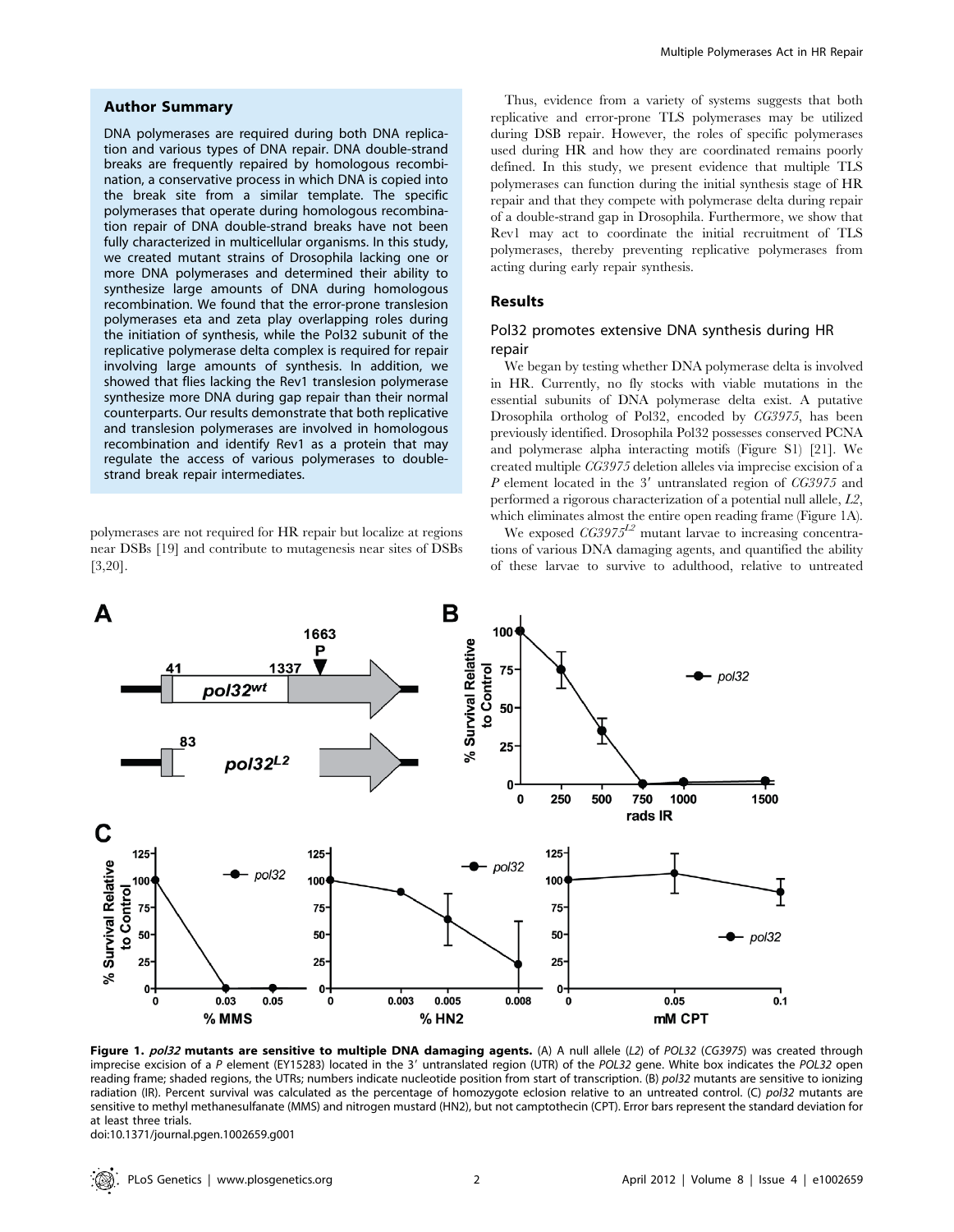controls. The mutants were extremely sensitive to methyl methanesulfonate (MMS), nitrogen mustard, and ionizing radiation and mildly sensitive to hydroxyurea, but were not sensitive to camptothecin (Figure 1B, 1C and data not shown). The MMS sensitivity resembles that observed in pol32 mutant yeast [22]. In addition,  $CG3975^{L2}$  mutants are unable to replicate their DNA during early embryogenesis and are female sterile (Y. Rong, data not shown). Together, the conserved domain structure, mutagen sensitivity, and female sterility suggest that CG3975 is a functional ortholog of Pol32. Thus, we will hereafter refer to CG3975 as Pol32, acknowledging that additional studies are needed to confirm this assertion.

Previously, we have shown that  $spn-A$  mutants, which lack the Rad51 protein and are therefore unable to carry out the initial strand invasion steps of HR, are unable to survive ionizing radiation (IR) doses in excess of 750 rads [23]. Interestingly,  $spn-A$  and pol32 mutants show similar survival defects following IR exposure (Figure 1B), suggesting that Pol32 might play a critical role in HR repair.

To further characterize the role of Pol32 in HR repair, we utilized a site-specific DSB repair assay in which the mechanism of repair can be inferred using an eye color reporter construct [24]. We chose this assay because it imposes a demand for large amounts of repair synthesis and should therefore be extremely sensitive to genetic changes that alter polymerase activity. In the assay, dual DSBs are created on the same chromosome via excision of an X chromosome-linked  $P\{w^a\}$  element, generating a 14 kb gap (Figure 2A). The  $P\{w^a\}$  element contains a white gene driven by an Hsp70 promoter. Expression of white is decreased due to a copia retrotransposon insertion into an intron of white; females homozygous for the insertion have an apricot eye color. Following excision of  $P\{w^a\}$  in the male pre-meiotic germline, repair usually



Figure 2. pol32 mutants are impaired in DNA synthesis during HR repair. (A) The P{w<sup>a</sup>} site-specific repair assay. Expression of transposase in males possessing  $P{W<sup>a</sup>}$  (i) results in a 14 kilobase gap (ii) relative to an uncut sister chromatid. Full HR requires synthesis of the white gene and copia long terminal repeats (LTRs), followed by annealing at the LTRs (iii). Aborted HR results when end-joining repair occurs prior to synthesis of the entire white gene. Amount of repair synthesis in aborted HR repair events can be estimated by PCR (iv). (B) pol32 mutants are significantly impaired in full HR repair relative to wildtype. Wildtype  $n = 55$ ; pol32 n = 120. Error bars represent standard errors. \*P<0.05, Mann-Whitney test. (C) Repair synthesis is decreased in pol32 mutants. Each bar represents the percentage of events with at least the indicated amount of synthesis. Right end: wildtype n = 55;  $pol32$  n = 151. Left end: wildtype n = 55  $pol32$  n = 66. \*P<0.05, Fisher's exact test. doi:10.1371/journal.pgen.1002659.g002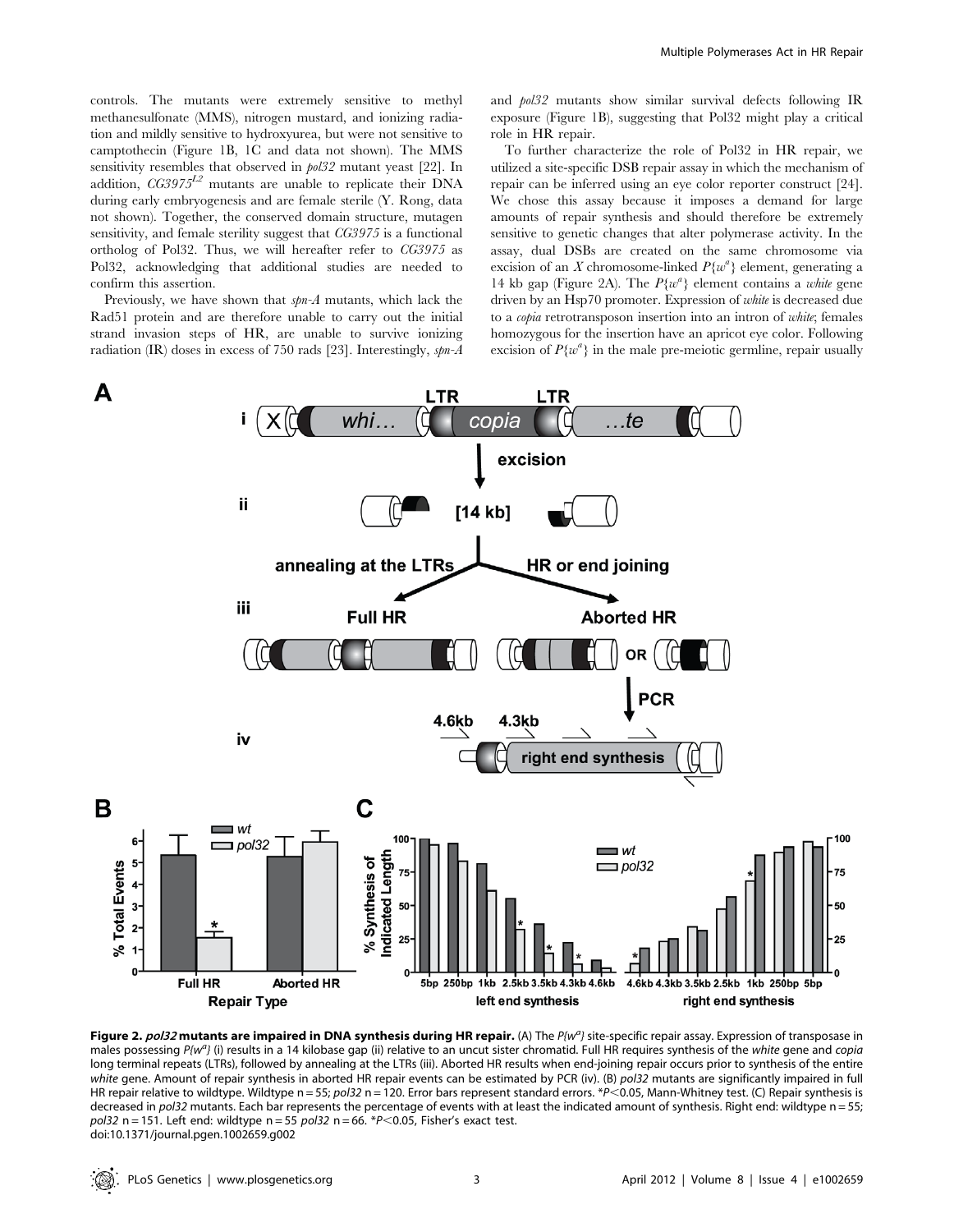initiates through HR, utilizing an unbroken sister chromatid as a template [24]. Repair products in males are recovered in female progeny that also inherit an intact  $P\{w^a\}$  element from their mothers, and the frequency of three different types of repair events can be quantified using eye color as a reporter for the type of repair: (1) No excision of the  $P\{w^a\}$  element or restoration of the intact transposon results in the original apricot eye color; (2) Repair that involves extensive synthesis (at least 4.5 kilobases from both ends, 9 kb total) and annealing at the long terminal repeats of copia allows for full expression of the white gene and results in a red eye color (hereafter referred to as ''full HR''); (3) Repair in which end joining occurs immediately upon excision, or HR in which synthesis aborts prematurely before fully copying the white gene results in yelloweyed flies (''aborted HR''). In the third case, the amount of repair synthesis that occurred prior to end joining can be estimated by PCR. Previously, we have found that end-joining repair without synthesis is an extremely rare event in wild-type flies [24]. Failed repair events in which HR aborts but end joining is not completed will presumably be lost to apoptosis and not recovered.

Strikingly, the frequency of full HR repair decreased by approximately 70% in pol32 mutants (Figure 2B). This could reflect a requirement for Pol32 in annealing at the long terminal repeats of copia or a role of Pol32 in primary HR synthesis. Analysis of repair synthesis tract lengths supports the latter interpretation. Repair synthesis from the aborted HR products was shorter in pol32 mutants, particularly as measured from the left end of  $P\{w^a\}$ . The point where Pol32 becomes crucial appears as early as 2.5 kilobases from the left end of the break (Figure 2C). Overall, these results suggest that Drosophila Pol32 is important for HR repair involving extensive DNA synthesis. As aborted HR occurs at different distances on the left and right ends, we cannot rule out the possibility that Pol32 is required both to enhance pol delta processivity and also to promote synthesis through difficult to replicate, sequence-specific regions.

#### Polymerases eta and zeta function in HR repair

We hypothesized that the residual repair synthesis that occurs in the absence of Pol32 could result from the action of either the core pol delta complex or from translesion polymerase activity. To test the latter possibility, we used imprecise  $P$  element excision to generate deletions in the coding regions of polymerase eta (encoded by CG7143) and Rev3 (the catalytic subunit of polymerase zeta, encoded by mus205) (Figure S2A). Larvae possessing each of these mutations were tested for their ability to survive exposure to various DNA damaging agents. Loss of pol eta resulted in severe sensitivity to ultraviolet (UV) radiation, but not to other mutagens (Figure 3A and Figure S2B). This likely reflects a need for pol eta to bypass UV-induced lesions [25,26]. In contrast, rev3 mutants were extremely sensitive to multiple mutagens, including ionizing radiation, MMS, and nitrogen mustard (Figure 3A and Figure S2B). As with the pol32 mutants, the similar sensitivity of  $rev3$  and  $spr-A$  mutants to ionizing radiation suggests that polymerase zeta plays an important role in HR repair.

Next, we utilized the  $P\{w^a\}$  assay to determine if flies lacking either pol eta or pol zeta were defective in HR repair of a sitespecific DSB. Flies lacking pol eta had a 45% decrease in full HR repair relative to wildtype (Figure 3B, left), but the frequency of aborted HR was unchanged. Full HR repair in rev3 mutants was also decreased relative to wildtype by 50% (Figure 3B, right). However, PCR analysis of aborted HR repair products revealed no significant difference in the synthesis tract lengths between repair events isolated from wildtype and *pol eta* or rev3 mutants (Figure 3C). This was true for both the left and right ends of the repair products (data not shown). This indicates that DNA polymerases eta and zeta play a role in gap repair that is distinct from that of Pol32, which appears most important in repair contexts requiring multiple kilobases of synthesis. Because we observed no difference between repair tract lengths of aborted HR products for wildtype and pol eta or rev3 mutants, the roles of these TLS polymerases may be limited to initiation of synthesis. Additionally, their roles may be partially redundant. From these data, we also could not rule out the possibility that the decrease in full HR events in *pol eta* and rev<sub>3</sub> mutants might be due to a defect in gap filling after dissociation and annealing (and not primary HR synthesis from the D-loop).

To determine if redundancy exists between TLS polymerases in HR synthesis, we constructed pol eta rev3 double mutants. We initially predicted that since each single mutant showed a reduction in full HR events, the double mutant would display a further reduction in HR repair. Surprisingly, we observed no difference in the frequency of full HR repair for the pol eta rev3 mutant compared to wildtype (Figure 3D, left). Additionally, repair tract lengths in aborted HR products from the double mutant were substantially increased compared to wildtype (Figure 3D, right). The increase in tract lengths suggests that pol eta and pol zeta act redundantly and, in their absence, repair synthesis is more extensive, increasing the chance of recovering full HR events relative to both single mutants. In addition, the change in synthesis tract lengths indicates that these two TLS polymerases act during primary HR synthesis and that their role is not limited to single-strand gap filling.

#### Loss of Rev1 increases HR repair synthesis

Pol eta and pol zeta could function independently during HR synthesis, or they could be recruited to the site of the DSB by a common mechanism. In mice and flies, translesion polymerase Rev1 is known to interact with multiple translesion polymerases, including polymerases eta and zeta [27,28], and these interactions are conserved in budding yeast [29]. Rev1 is highly upregulated in late S/G2 [30], which corresponds to the period of the cell cycle when HR is most active and when breaks induced by excision of the  $P\{w^a\}$  element are being repaired. Rev1 has also been shown to be required to recruit polymerase zeta to sites of DSBs in yeast [19]. We therefore hypothesized that Rev1 might be acting to coordinate the recruitment of both pol eta and pol zeta to initial HR intermediates.

To test this, we obtained a rev1 mutant stock of flies with a Minos transposable element inserted into the REV1 coding region (Figure S3A). We were unable to detect any REV1 transcript by RT-PCR, suggesting that the transposon insertion is a null mutant (Figure S3B). The mutant also showed high sensitivity to ionizing radiation, indicative of a role for Rev1 in HR repair (Figure S3C). Interestingly, the rev1 mutant phenotype in the  $P\{w^a\}$  assay was qualitatively similar to that of the pol eta rev3 double mutant: the percentage of full HR repair showed no difference relative to wildtype, while the repair synthesis tract lengths increased over that of wildtype (Figure 4A). However, the increase in tract lengths in the rev1 mutants was not as high as that seen in pol eta rev3 double mutants (Figure 3D;  $P<0.05$  at 3.5 and 4.3 kb, Fisher's exact test). Thus, although repair synthesis is more processive in its absence, Rev1 does not appear to be absolutely required for the coordination of both pol eta and pol zeta during HR repair. Because rev3 and rev1 mutants are similarly sensitive to IR, we predict that the major role of Rev1 is to recruit pol zeta to early DSB repair intermediates.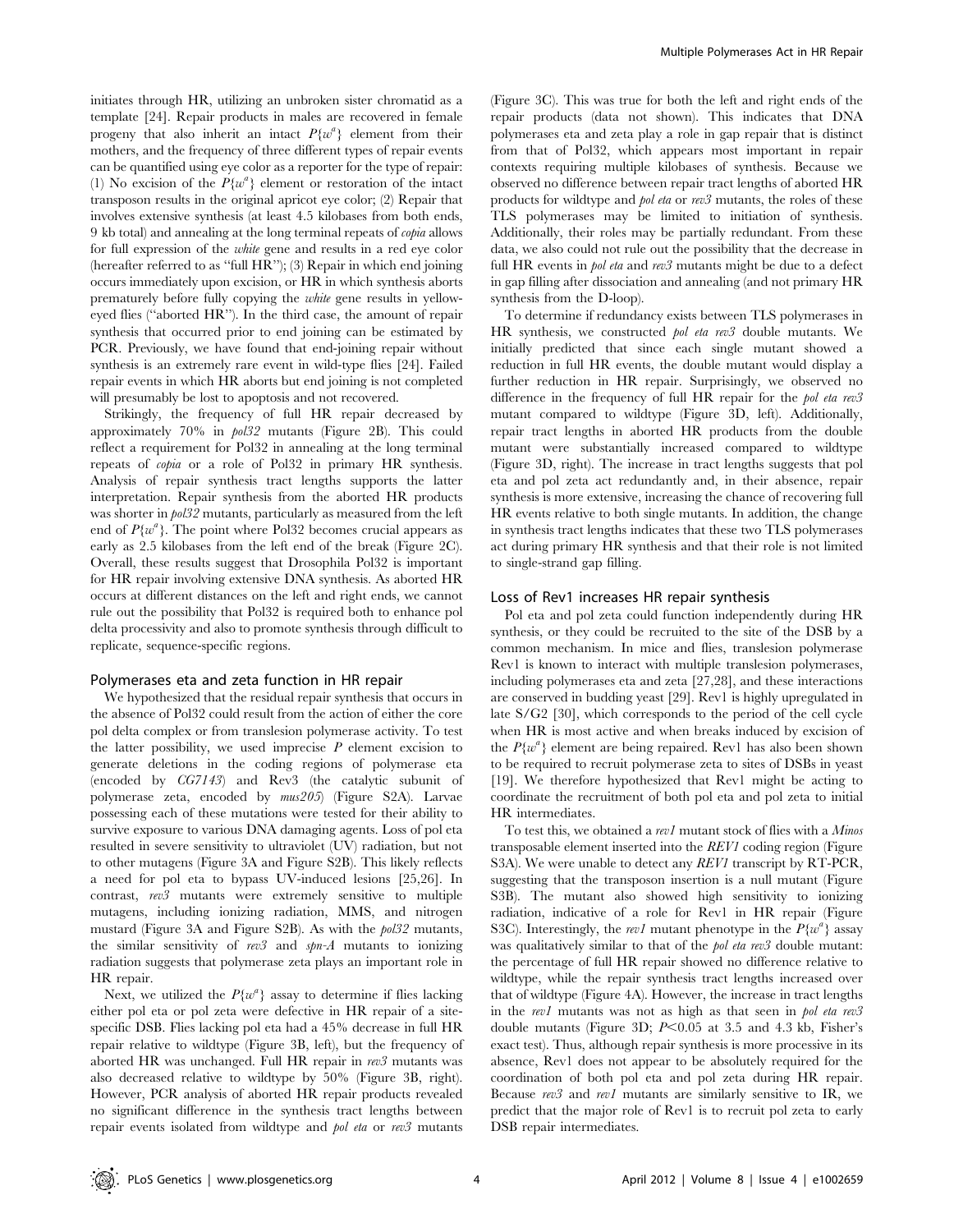

Figure 3. Flies lacking pol eta and the catalytic subunit of pol zeta are HR-deficient. (A) Flies lacking Rev3, but not pol eta, are sensitive to nitrogen mustard (HN2) and ionizing radiation (IR). (B) Both pol eta and rev3 mutants have decreased full HR repair. Wildtype n = 43; pol eta n = 38;  $rev3$  n = 98. \*P  $\leq$  0.05, Mann-Whitney test. Wildtype versus rev3 aborted HR repair, P = 0.062, Mann-Whitney test. (C) Repair synthesis is unchanged in the absence of pol eta (n = 19) or Rev3 (n = 38). (D) Left panel: pol eta rev3 double mutants have no change in full HR, but a decrease in aborted HR  $(n = 85)$ . \*P<0.05, Mann-Whitney test. Right panel: repair synthesis tract lengths are increased in pol eta rev3 mutants  $(n = 24)$ . \*P<0.05, Fisher's exact test.

doi:10.1371/journal.pgen.1002659.g003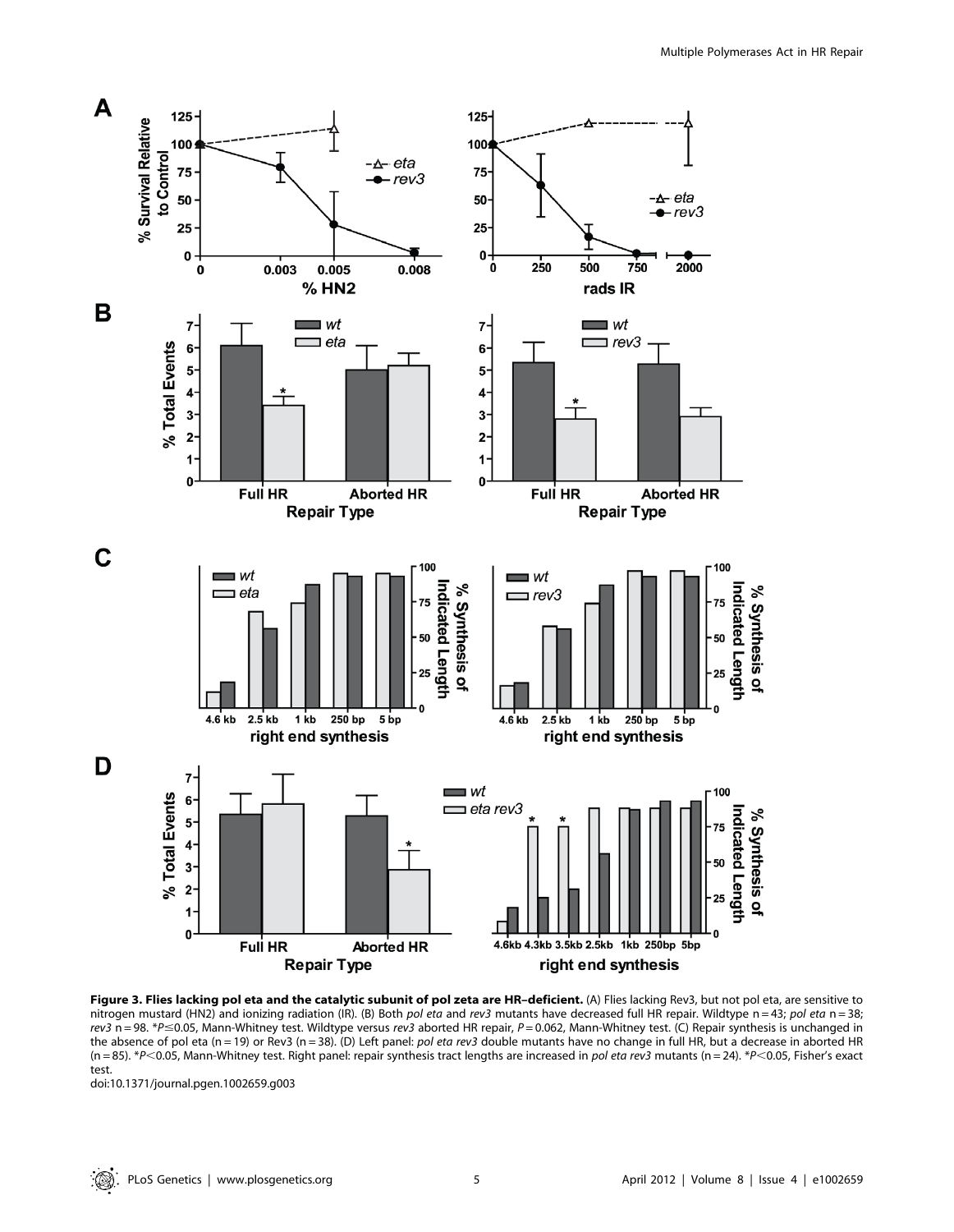

Figure 4. Rev1 regulates extent of repair synthesis during HR. (A) Left panel: HR efficiency is unchanged in rev1 mutants (n = 104). Right panel: repair synthesis is increased in rev1 mutants (n=97). \*P<0.05, Fisher's exact test. (B) Left panel: flies lacking both Pol32 and Rev3 have decreased full HR repair (n = 173). \*\*P<0.01, Mann Whitney test. Right panel: aborted HR events have shorter synthesis tract lengths in pol32 rev3 mutants (n = 45). (C) Left panel: flies lacking both Pol32 and Rev1 have decreased full HR repair (n = 34). \* $P$ <0.05, Mann-Whitney test. Right panel: aborted HR events from  $pol32$  rev1 mutants (n = 45) have increased synthesis tract lengths compared to wildtype. doi:10.1371/journal.pgen.1002659.g004

# Translesion and replicative polymerases act competitively during HR

Our results indicate that both TLS and replicative polymerases are acting during HR repair of a double-strand gap. These polymerases could compete for D-loop substrates, with the amount of synthesis at any given point during HR dependent upon the processivity of the polymerase synthesizing at that moment. Alternatively, a mechanism for a coordinated polymerase switch may exist, where HR synthesis initiates with a TLS polymerase and later switches to a replicative polymerase. To explore these two possibilities, we created a pol32 rev3 double mutant. Full HR repair was reduced 70%, similar to pol32 single mutants, but repair synthesis tract lengths were reduced dramatically in aborted HR repair products compared to wildtype, with defects at distances as short as 250 base pairs and virtually no synthesis observed at distances  $\geq$ 4.3 kilobases (Figure 4B). The synthesis defect was also more severe than that of the  $\frac{1}{2}$  single mutants (Figure 2C, right;  $P<0.05$  at 0.25, 2.5, 3.5, and 4.3 kb, Fisher's exact test). This synergistic effect is consistent with the idea that pol delta (with Pol32) and pol zeta directly compete for HR intermediates. When both polymerases are impaired or eliminated, repair synthesis is greatly inhibited.

We reasoned that if the only function of Rev1 is to recruit polymerase zeta to sites of HR repair, then the phenotype of pol32 rev3 and pol32 rev1 mutants should be identical. To test this hypothesis, we performed the  $P\{w^a\}$  assay in a pol32 rev1 mutant background. Although full HR events were reduced by 60% in pol32 rev1 mutants, repair synthesis tract lengths were increased dramatically over wildtype (Figure 4C). Thus, in the absence of both Pol32 and Rev1, initial synthesis appears to be more processive, but long-distance synthesis is reduced. These observations are consistent with data shown in Figure 2C and Figure 4A.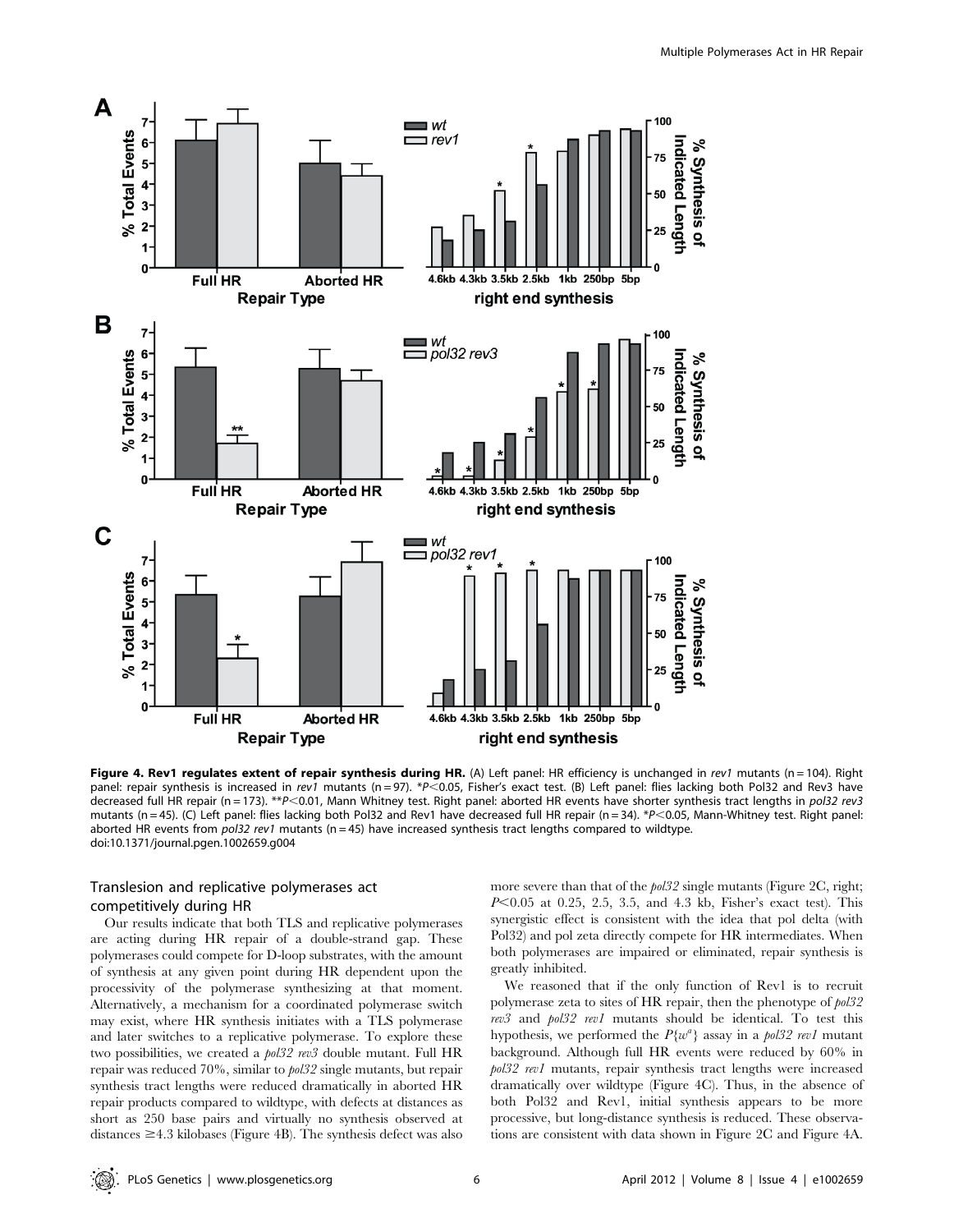In rev1 mutants, repair synthesis is initially more processive, and in the absence of Pol32, repair synthesis is impaired at long distances. This combined phenotype is most pronounced when examining the repair tract lengths on the left end (Figure S4). However, because the pol32 rev1 phenotype differs from that of the pol32 rev3 mutant, this suggests that Rev1 might have two functions in gap repair: to recruit polymerase zeta and to exclude more processive polymerases from acting during the initial stages of repair synthesis.

## Discussion

Taken together, our data suggest a model in which TLS polymerases and replicative polymerases compete for access to Dloop structures during initial HR repair synthesis (Figure 5). Based on the increased repair tract lengths that we observed in the absence of Rev1 (Figure 4A) and when both pol zeta and pol eta were missing (Figure 3D), we hypothesize that Rev1 and other translesion polymerases with low processivity are preferentially recruited to D-loops soon after they are formed. These polymerases may frequently dissociate, resulting in D-loop disassembly. Once the D-loop dissociates, reinvasion, polymerase binding, and extension can occur again, or repair can be completed by end joining [23,31]. Increasing the frequency of dissociation may also increase the probability of failed repair and subsequent cell death.

In the absence of Rev1, a more processive polymerase (likely pol delta) can gain access to the D-loop intermediates, resulting in longer repair tract lengths. In cases when pol delta is loaded, Pol32 appears to be important for maintaining the processivity of the delta complex (Figure 2C). This is consistent with in vitro replication assays where Pol32 aids the processivity of pol delta in budding yeast [32] and in vivo assays where Pol32 is important for break-induced replication and gap repair [14,33].

In yeast, Rev1 levels greatly increase during S/G2 [30]. If a similar upregulation occurs in Drosophila, this would increase the probability that Rev1 would arrive first at a DSB. Rev1 could directly bind to DSBs [34], or it could be recruited by an interaction between its BRCT domain and phosphoproteins that accumulate near the break site [19]. Drosophila Rev1 can interact with both pol eta and with Rev7, the non-catalytic subunit of pol zeta that forms a heterodimer with Rev3 [27]. Based on the phenotypes of the rev3 and pol eta mutants (Figure 3A and 3B), we postulate that pol zeta is the primary TLS polymerase recruited by Rev1 at DSBs, but that pol eta can function in a backup capacity.

The preferential recruitment of non-processive TLS polymerases during HR initiation provides an explanation for previous findings that multiple strand invasions and rounds of synthesis occur during double-strand gap repair [23] and could also explain the template switching that occurs during the initial stages of break-induced replication [35]. Notably, the use of TLS polymerases as ''first responders'' might be particularly advantageous in instances where extensive synthesis might be unfavorable or energetically costly. As a corollary to this, large gaps that require extensive synthesis may be particularly difficult to repair by HR and may be ultimately repaired by end joining [36].

Two of the most significant findings from our study are: (1) multiple polymerases can initiate HR synthesis, and (2) the access of these polymerases to HR intermediates is likely regulated by Rev1. In support of the first conclusion, loss of both Pol32 and Rev3 results in extremely short synthesis tract lengths in aborted HR repair products (Figure 4B), suggesting that these polymerases act independently. Interestingly, a limited amount of repair



Figure 5. Model for polymerase action at a DSB. Multiple polymerases compete for access to D-loops. Following formation of a double-strand gap, Rev1 binds at the break site(s), recruits pol zeta, and blocks access of other polymerases. Initial synthesis is carried out by pol zeta, which readily dissociates. Repair can then be completed by end joining or another polymerase can bind and reinitiate synthesis. Binding of pol delta and its processivity subunit Pol32 to the D-loop results in processive synthesis and promotes repair of large gaps. Other polymerases, including pol eta, can act in backup roles. Elimination of Rev1 or multiple TLS polymerases increases the probability of pol delta recruitment leading to increased repair synthesis.

doi:10.1371/journal.pgen.1002659.g005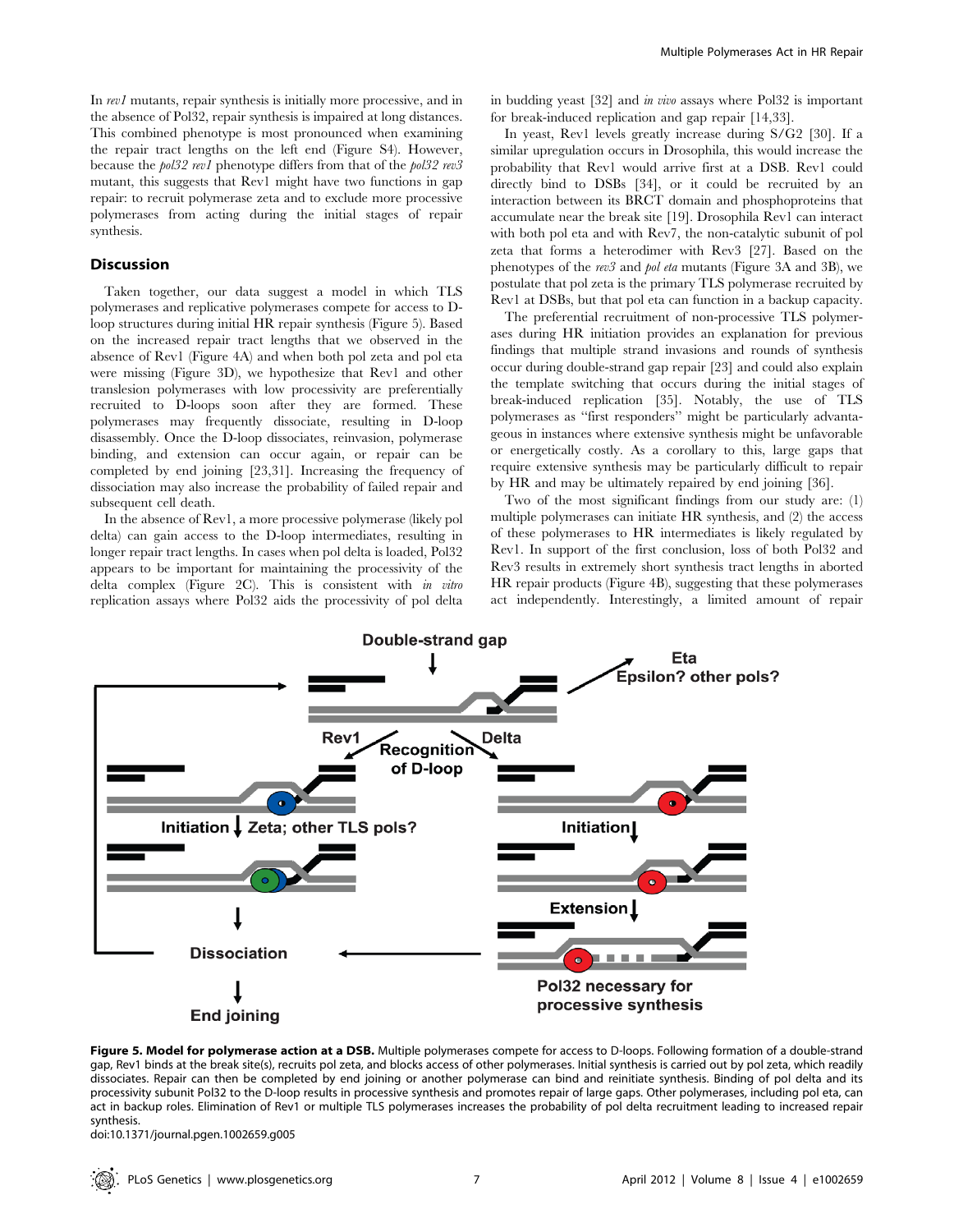synthesis is still observed in  $pol32$  rev3 mutants, suggesting that other polymerases are able to compensate to a certain degree in the absence of these subunits. The second conclusion arises from the difference in repair synthesis tract lengths between aborted HR repair products isolated from pol32 rev3 (very short repair tracts, Figure 4B) and *pol32 rev1* (long repair tracts, Figure 4C) mutants. These results suggest that Rev1, even in the absence of pol zeta, can prevent access of processive, replicative polymerases (such as pol epsilon or the core pol delta complex) to HR intermediates. This idea is further supported by the decreased percentage of aborted HR repair events recovered from rev3 mutants (Figure 3B and 3D). Perhaps in this mutant genotype, Rev1 also precludes repair by non-homologous end joining, resulting in cell death and a corresponding decrease in aborted HR repair.

Rev1 also interacts with Pol32 in budding yeast, and this binding prevents the interaction of Rev1 with pol zeta through Rev7 [29]. However, our data do not suggest that the Rev1-Pol32 interaction is being utilized to recruit the catalytic subunit of pol delta to sites of DSBs. If this were the case, repair synthesis tract lengths in  $pols2 rev1$ mutants should be equal to the pol32 single mutant. Instead, repair tract lengths were increased in the double mutant (Figure 4A versus Figure 4C), supporting the idea of direct competition between TLS polymerases and pol delta, with Rev1 arriving first to either recruit pol zeta or to preclude pol delta. It has been shown that Rev1 can localize to sites of UV damage independently of pol zeta [37] and we postulate this can also occur at DSBs.

Our finding that significant redundancy exists between different polymerases in HR synthesis highlights an emerging theme in DNA repair. In many eukaryotes, precedent exists for the utilization of multiple DNA polymerases during various types of DNA repair. For example, in DT40 cells, mutants lacking polymerases eta, nu, and theta show reduced capacity for HR repair during immunoglobulin gene conversion [38]. In mammalian cells, polymerases delta, kappa, and epsilon all play active roles during nucleotide excision repair [39] and repair of interstrand crosslinks can involve a combination of six different translesion polymerases, depending on the type of crosslink and stage of the cell cycle (reviewed in [40]). Directly related to our findings, recent experiments with human cells demonstrate that knockdown of TLS polymerases zeta and Rev1 causes a  $>50\%$ reduction in gene conversion following I-SceI induction of a DSB [41]. Here, we have shown that, for a double-strand gap, TLS polymerases play a central role in the initiation of HR synthesis and directly compete with replicative polymerases. Future studies are needed to fully elucidate the mechanisms by which these different polymerases are recruited to sites of HR repair and to determine how polymerase choice is regulated.

#### Materials and Methods

#### Fly stocks and mutant creation

Flies were reared at  $25^{\circ}$ C on standard cornmeal agar medium. Stocks possessing P element and Minos insertions were obtained from Bloomington Stock Center or from the lab of Hugo Bellen. In some instances,  $P$  elements were crossed to a  $\Delta 2$ –3 transposase source in a  $mus309<sup>N1</sup>$  mutant background to generate large deletion mutations, as described in [42]. The  $mus309<sup>N1</sup>$  mutation was removed before further experimentation.

## Mutagen sensitivity assays

For all tests, heterozygous mutants were mated in vials containing 5 mL of food and allowed to lay eggs for three days before being transferred to fresh vials for two additional days. One group of vials was treated with  $250 \mu L$  of mutagen solution, while

the other was treated with the same volume of vehicle control. For ionizing radiation studies, embryos were collected on grape-juice agar plates for 12 hours and allowed to develop to third instar larvae, then irradiated in a Gammator 1000 irradiator. For all other mutagens, progeny were treated as first instar larvae. Vehicle control was  $H_2$ 0 for all treatments except for camptothecin, in which DMSO in a 20% Tween, EtOH solution was used. Percent survival relative to control was calculated as the ratio of the percentage of homozygotes that eclosed in the treatment group relative to the expected number based on homozygote survival in the control group. Each experiment consisted of at least five independent vials, and error bars represent standard deviations of at least three independent replicates.

# Site-specific gap repair  $P_{i} \{w^{a}\}$  assay

HR repair was monitored through the DSB created after excision of a  $P\{w^a\}$  element as described previously ([43] and see text). A second chromosome transposase source  $(CyO, H\{w+A\}2-$ 3}) was used to excise  $P\{w^a\}$  for rev1 and pol eta single mutants, whereas all other experiments were performed with a third chromosome transposase source ( $P\{p+$ ,  $\Delta 2-3\}$ ). Matched wildtype controls using the appropriate transposase source were done for each experiment (the same representative control for each respective transposase source is indicated throughout). Individual males possessing both  $P\{w^a\}$  and the transposase source were mated to females homozygous for  $P\{w^a\}$  and repair products were recovered in female progeny. Each vial was counted as an independent sample and statistical significance was calculated using the Mann-Whitney statistical test. Genomic DNA from flies possessing independent repair events was recovered [44] and PCR was carried out to estimate the extent of repair synthesis (see Text S1). Control tract lengths were obtained from excisions using the third chromosome transposase source.

#### Supporting Information

Figure S1 ClustalW alignment of Pol32 in yeast, human and fly. Pol32 was originally identified in *Drosophila melanogaster* by Gray et al. (2004) based on its pol-alpha interacting domain (highlighted) and PCNA-interacting motif (underlined). Only the first 14 amino acids would be present in a theoretically expressed  $\frac{1}{2}$ . (TIF)

Figure S2 Characterization of pol eta and pol zeta mutants. (A) Mutants of pol eta and rev3 (mus205) were created through imprecise excision of a P element (pol eta: EY07711; mus205: EY20083). White box indicates open reading frame; shaded arrow, the untranslated regions; numbers indicate nucleotide position from start of transcription. (B) pol eta mutants are sensitive to ultraviolet radiation (UV) and rev3 mutants are sensitive to methyl methanesulfonate (MMS). Percent survival was calculated as homozygote eclosion relative to an untreated control. Error bars represent the standard deviations of at least three trials. (TIF)

Figure S3 Characterization of a rev1 mutant. (A) Minos (Mi) transposable element insertion (MB11152) in the REV1 coding region. (B) The Minos insertion is a null allele. RT-PCR was conducted using RNA isolated from MB11152 homozygous stocks. rp49 (ribosomal protein) was used as a control. Primers were designed to span an intron; PCR using genomic DNA (gDNA) produces a larger PCR product. MW = molecular weight marker. (C) Flies homozygous for the MB11152 insertion (rev1 mutants) are sensitive to ionizing radiation (IR).  $(TIF)$